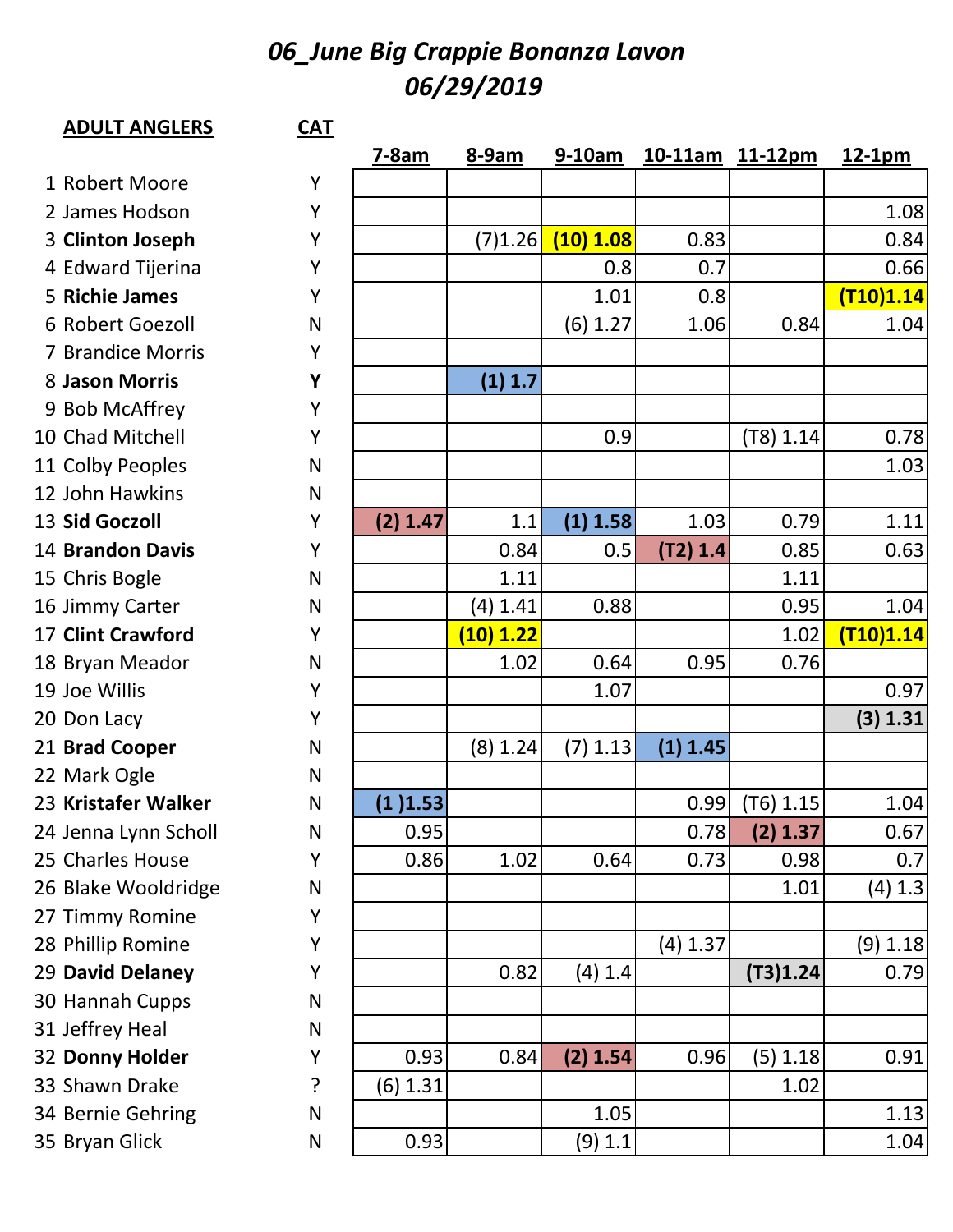## *06\_June Big Crappie Bonanza Lavon 06/29/2019*

## **ADULT ANGLERS CAT**

|                       |              | $7-8am$    | 8-9am    | $9-10am$ |           | 10-11am 11-12pm | 12-1pm      |
|-----------------------|--------------|------------|----------|----------|-----------|-----------------|-------------|
| 36 Morgan Shearer     | N            | (T8) 1.05  |          |          | 0.75      |                 |             |
| 37 Dalton Miller      | Y            | 1          |          |          | 1.05      |                 |             |
| 38 Johnny Fuentez     | Y            |            |          |          |           |                 | (5) 1.27    |
| 39 Ron Duran          | Y            | 0.71       | 0.88     |          |           |                 | $\mathbf 1$ |
| 40 Pat Boudreau       | N            |            |          |          |           | 1.1             | 1.02        |
| 41 Daniel Fletcher    | Y            |            |          |          |           |                 |             |
| 42 James Pegram       | Y            | 0.95       | 0.78     | 0.92     | (9) 1.24  | 0.87            | 0.86        |
| 43 David Gibby        | Y            | 0.83       | 1.1      | 0.81     | 0.7       | 0.7             | 0.94        |
| 44 Harold Grounds     | Υ            |            |          |          |           |                 |             |
| 45 David Zoeller      | ?            |            |          | 0.71     |           |                 | 0.79        |
| 46 Sean Reising       | N            |            |          |          | 1.17      |                 |             |
| 47 Chase Spurgin      | N            |            |          |          | (7) 1.26  |                 |             |
| 48 Rodney Neal        | N            |            |          |          |           |                 |             |
| 49 James Nichols      | N            |            |          |          | 0.74      |                 |             |
| 50 Dalton McCarty     | Y            |            |          |          | 0.58      | 0.66            |             |
| 51 Jeremy Shackelford | N            |            |          |          |           |                 |             |
| 52 Austin Aday        | N            |            | 0.77     | 0.7      | (10) 1.23 | (T3) 1.24       |             |
| 53 Keith Moore        | Y            |            | 0.68     |          | (6) 1.27  | 0.82            | 0.79        |
| 54 Mackey White       | Y            |            | 0.9      | 0.91     | 0.87      | 0.95            | (2) 1.38    |
| 55 Patrick Houston    | N            |            |          |          |           |                 |             |
| 56 Michael Smith      | Y            |            | 0.77     | 0.62     | 1.22      | 0.62            |             |
| 57 Crystal Patterson  | N            |            |          |          |           |                 |             |
| 58 Ben Hatchel        | Y            |            | (6) 1.34 |          |           |                 |             |
| 59 Cody Jenkins       | N            | $(4)$ 1.36 |          |          |           |                 |             |
| 60 Daniel Barrick     | $\mathsf{N}$ |            | (5) 1.35 |          |           |                 |             |
| 61 Matthew McCarty    | $\mathsf{N}$ |            |          |          | 1.15      |                 |             |
| 62 Tanner Spurgin     | N            |            |          |          |           |                 |             |
| 63 John Hernandez     | Y            | 1.01       |          |          | (8) 1.25  |                 | 0.93        |
| 64 Pat Martin         | Υ            | (3) 1.46   |          |          | (5) 1.3   |                 | (8) 1.2     |
| 65 Josh Smith         | Y            |            | (2) 1.56 |          |           |                 | (1) 1.44    |
| 66 Steve Parker       | N            | (5) 1.34   |          | 0.8      | 0.84      |                 | 0.73        |
| 67 Bobby Green        | Y            |            |          |          |           |                 |             |
| 68 Oscar Guardado     | N            |            |          | (5) 1.33 |           | (T6)1.15        | (T6) 1.26   |
| 69 Stephen Brower     | N            |            |          | 0.78     | (T2) 1.4  | (1) 1.42        |             |
| 70 Luis Gonzalez      | N            | 0.71       | 1        |          |           | (4) 1.19        | 1.13        |